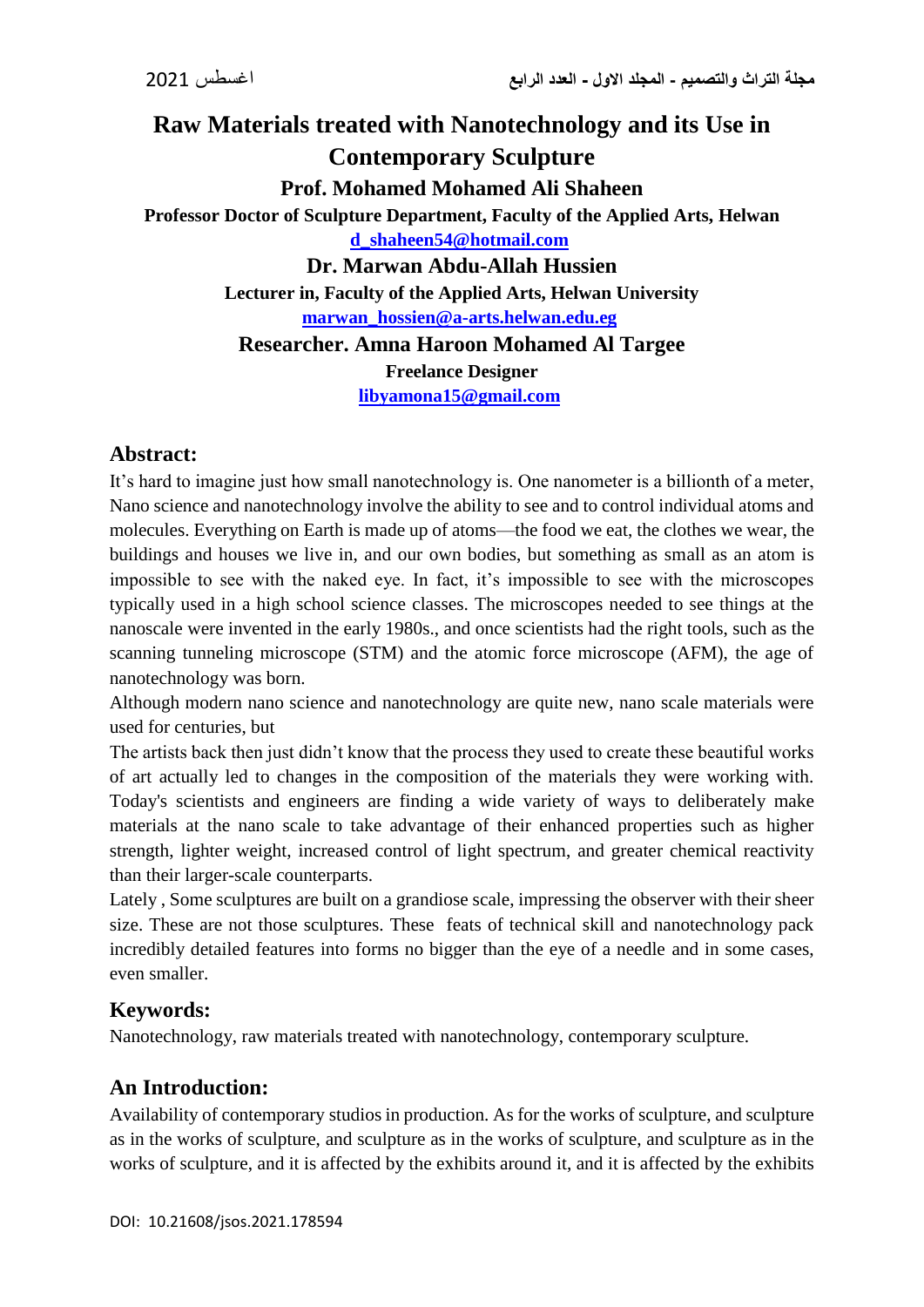around it, and it is rooted in its shop and root The transformations that society is going through, which is the product of the technology driven by the human intellectual thought of nano cars, and this technology is the integration between science, engineering and research in developing products and adapting atoms and molecules and dealing with them through a highly accurate electron microscope. Technology to the world of sculpture. (First: 5, p. 523)

### **Research Problem:**

• Can nanotechnology contribute to the production of advanced materials used in the completion of contemporary sculpture?

#### **Force Search:**

The search assumes the following:

• Retrograde nanotechnology can be used to enrich the art of sculpture with various materials and exciting designs.

#### **Research Goal:**

• Uncovering the role of nanotechnology.

#### **Research Importance:**

• Taurat technical libraries with a scientific material that enables the opening of a new beginning related to dealing with nanotechnology.

• Activating the role of Taraji nanotechnology in contemporary sculpture.

### **Research Methodology:**

The research follows the descriptive analytical method.

## **We conclude from the study:**

• Nanotechnology affected the materials used in the implementation and formation of sculptural works and increased their efficiency.

• Nanotechnology contributed to extending the life of the field sculptures and reducing their impact on the factors of the architectural environment in which they are located.

• There is an integrative and direct relationship between the development of scientific research and contemporary arts. Nanotechnology has proven the ability of science to produce advanced materials that serve the vision of the contemporary artist.

• Through nanotechnology, advanced materials and raw materials were created that the sculptor could not reach with traditional techniques.

• The materials developed by nanotechnology can be employed in the production of contemporary sculptural works with unique and modern plastic properties.

## **Recommendations:**

### **It is recommended to search for:**

• Holding seminars and conferences that talk about the difficulties that a contemporary sculptor may face while dealing with nanotechnology.

• Develop curricula to help students of the art of sculpture in Libya learn about nanotechnology and the mechanisms of dealing with it.

• The necessity of having research centers concerned with introducing nanotechnology to train students to apply its uses in sculpture.